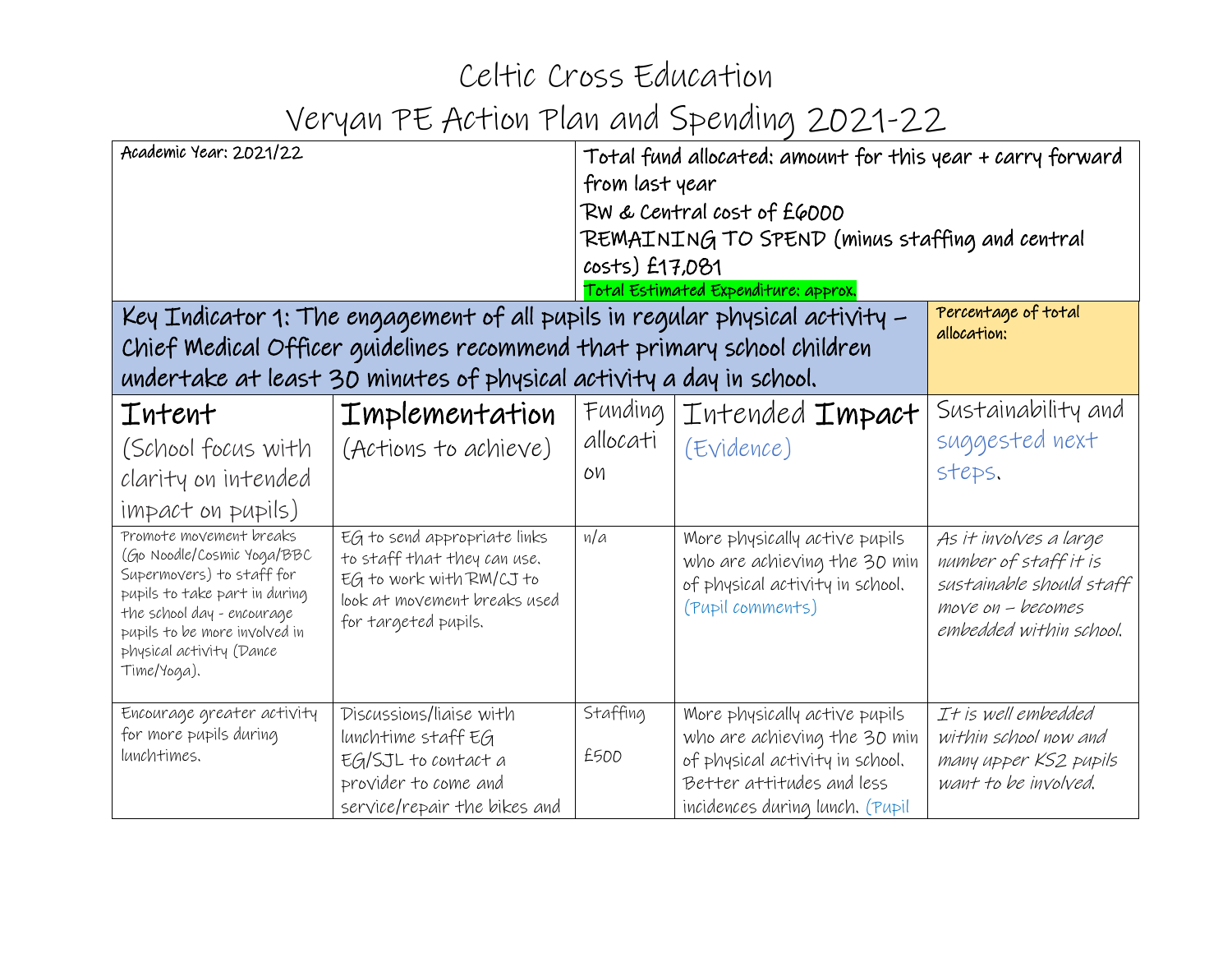## Celtic Cross Education Veryan PE Action Plan and Spending 2021-22

|                                                                                                                                                                            | purchase new if needed.<br>Applications for Sports<br>Leaders places. SJ to send<br>example to EG.<br>Lunchtime supervisors are<br>ultimately responsible for<br>safety of pupils.                                                       |                           | comments/applications/photo<br>$\mathsf{S}$                                                                             | Check activities - are<br>they inclusive?                                                                                                                                        |
|----------------------------------------------------------------------------------------------------------------------------------------------------------------------------|------------------------------------------------------------------------------------------------------------------------------------------------------------------------------------------------------------------------------------------|---------------------------|-------------------------------------------------------------------------------------------------------------------------|----------------------------------------------------------------------------------------------------------------------------------------------------------------------------------|
| To promote and encourage<br>the use of sensory breaks<br>during the school day for<br>SEND pupils.<br>Enable pupils to better<br>self-regulate their<br>feelings/emotions. | EG to create/provide an<br>appropriate space.<br>EG to discuss safety with RW<br>prior to sessions and then<br>feedback to any staff.<br>Purchase equipment if<br>necessary.                                                             | Staffing<br>£100          | Better attitudes and less<br>incidences during the school<br>day. (Pupil<br>comments/applications/photo<br>$\mathsf{S}$ | This type of support is<br>increasing each year as<br>staff understand the<br>benefits - therefore<br>embedded within the<br>school. Check activities<br>- do we need to rotate? |
| Increase the activity of<br>pupils during the school day.                                                                                                                  | 'Bring your wheels to school<br>days' Pupils to bring<br>bikes/scooters to school and<br>use twice a week in the<br>playground. EG to speak to<br>lunch staff about safety.<br>Purchase a new bike rack for<br>them to be stored safely. | £104 bike<br>racks        |                                                                                                                         |                                                                                                                                                                                  |
| Percentage of total<br>Key indicator 2: The profile of PE and sport being raised across the school<br>allocation:<br>as a tool for whole school improvement.               |                                                                                                                                                                                                                                          |                           |                                                                                                                         |                                                                                                                                                                                  |
| Intent<br>(School focus with<br>clarity on intended<br>impact on pupils)                                                                                                   | <b>Implementation</b><br>(Actions to achieve)                                                                                                                                                                                            | Funding<br>allocati<br>OИ | Intended <b>Impact</b><br>(Evidence)                                                                                    | Sustainability and<br>suggested next<br>steps.                                                                                                                                   |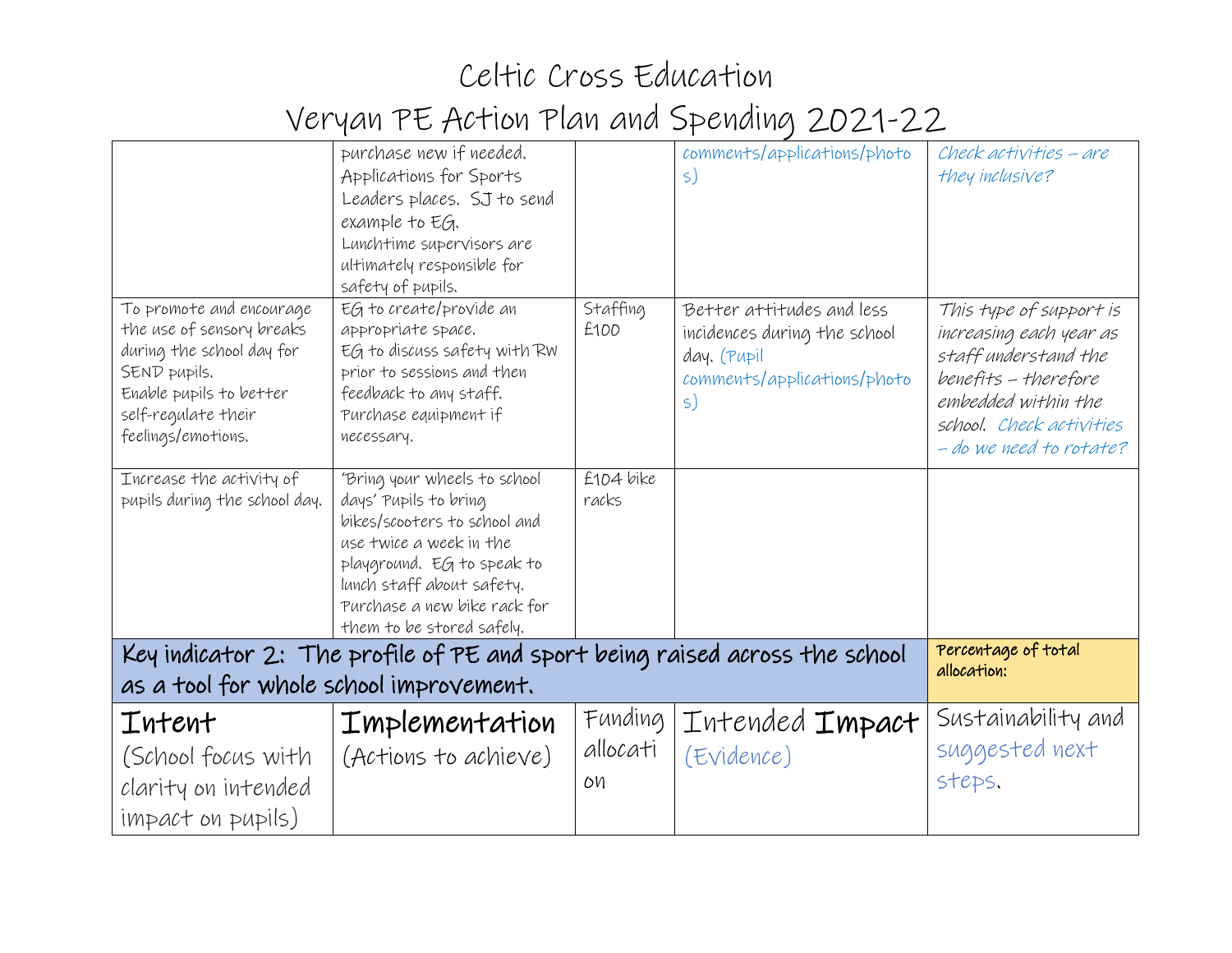| Promote movement<br>throughout the school day<br>and ensure there are a<br>range of clubs on offer to<br>demonstrate the<br>importance of PE.                   | Staff to encourage activity -<br>use of equipment & training if<br>needed.<br>$EG$ to collate clubs and look for<br>areas that might need some<br>external coaches to raise the<br>profile of PESSPA.             | Staffing<br>£500 | More physically active pupils<br>who are achieving the 30 min<br>of physical activity in school<br>and are Ready to Learn'<br>(Pupil comments)                                                                                                                   | As it involves a large<br>number of staff it is<br>sustainable should staff<br>$move on - becomes$<br>embedded within school.             |
|-----------------------------------------------------------------------------------------------------------------------------------------------------------------|-------------------------------------------------------------------------------------------------------------------------------------------------------------------------------------------------------------------|------------------|------------------------------------------------------------------------------------------------------------------------------------------------------------------------------------------------------------------------------------------------------------------|-------------------------------------------------------------------------------------------------------------------------------------------|
| Bring external coaches<br>and/or sportspeople to<br>inspire and motivate the<br>pupils to engage in PESSPA.                                                     | EG to look into companies and<br>initiatives to look for a best<br>fit.<br>SJL to send appropriate<br>contacts.<br>Whole School?<br>Targeted?                                                                     | £1000            | Raise the profile of PESSPA<br>within school and to increase<br>the engagement of pupils.                                                                                                                                                                        |                                                                                                                                           |
| PE Postcards for the PE<br>Stars within curriculum<br>time. Hall of Fame used to<br>inspire and motivate pupils<br>to achieve and be<br>recognized in doing so. | Purchase postcards.<br>https://www.schoolstickers.co<br>m/pe-postcards-pack-4<br>Hand out in assemblies or send<br>home.<br>Noticeboard up to date.<br>Hall of fame newsletter                                    | £50              | Raise the profile of PESSPA<br>within school and outside.                                                                                                                                                                                                        | Pupils love the PE<br>postcards, these could<br>be printed at school if<br>necessary.                                                     |
| Introduce the Wild Tribe<br>Achievement Award<br>Scheme to develop pupil's<br>confidence, learn new life<br>skills, appreciate nature<br>and get active.        | $SL$ to send $EG$ information or<br>direct to where it can be<br>found.<br>Get accreditation and medals<br>(Achievement Award Scheme.<br>Implement into school through<br>assembly/communication with<br>parents. | £250<br>medals   | For pupils to develop their<br>confidence, learn new life<br>skills, appreciate nature and<br>get active.<br>Allows pupils to feel like they<br>have 'accomplished'<br>something. Pupil<br>comments/photos. Data of<br>those involved & activities<br>completed? | Once staff have trailed<br>it, if successful should<br>be able to continue with<br>this.<br>Could we run this<br>independently if needed? |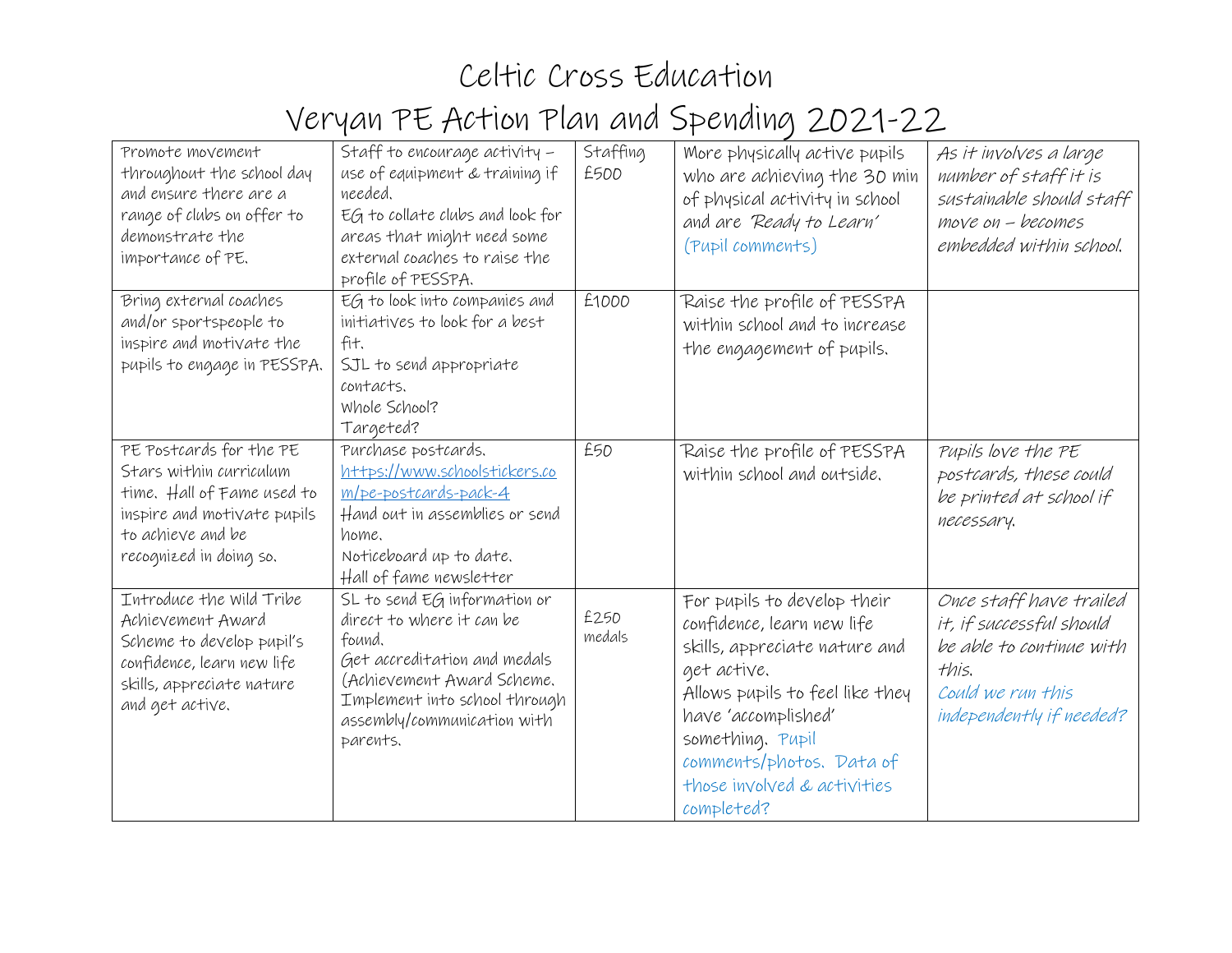| Key indicator 3: Increased confidence, knowledge and skills in teaching PE                                                                                                                                                                                                                             |                                                                                                                                                                                                                               |                           |                                                                                                                                                                                                                                                                                                                              | Percentage of total<br>allocation:                                                                                                                                             |
|--------------------------------------------------------------------------------------------------------------------------------------------------------------------------------------------------------------------------------------------------------------------------------------------------------|-------------------------------------------------------------------------------------------------------------------------------------------------------------------------------------------------------------------------------|---------------------------|------------------------------------------------------------------------------------------------------------------------------------------------------------------------------------------------------------------------------------------------------------------------------------------------------------------------------|--------------------------------------------------------------------------------------------------------------------------------------------------------------------------------|
| and sport.                                                                                                                                                                                                                                                                                             |                                                                                                                                                                                                                               |                           |                                                                                                                                                                                                                                                                                                                              |                                                                                                                                                                                |
| <b>Intent</b><br>(School focus with<br>clarity on intended<br>impact on pupils)                                                                                                                                                                                                                        | <b>Implementation</b><br>(Actions to achieve)                                                                                                                                                                                 | Funding<br>allocati<br>OИ | Intended <b>Impact</b><br>(Evidence)                                                                                                                                                                                                                                                                                         | Sustainability and<br>suggested next<br>steps.                                                                                                                                 |
| Ensure a broad and<br>balanced curriculum, which<br>enables pupils to make<br>progress and build on skills,<br>previously learnt.<br>Ensure that staff are<br>confident and capable of<br>teaching the activities to<br>ensure that pupils enjoy and<br>make progress within the<br>lessons over year. | EG to ensure it is suitable and<br>that staff have access to<br>appropriate planning.<br>Possible CPD opportunities<br>during staff meetings for<br>Gymnastics and OAA.<br>EG to discuss with SJL<br>possible Gymnastics CPD. | Staffing                  | Staff are confident and<br>happy with the curriculum<br>which means pupils will<br>ENJOY & ENGAGE IN PE<br>with positive attitudes<br>towards physical activity and<br>competition.<br>PE TA will provide specialist<br>knowledge when and where<br>appropriate for staff.<br>(Staff comments/audit, pupil<br>questionnaire) | PE specialists have all<br>worked with staff<br>throughout the school<br>to upskill staff to<br>ensure it is<br>SUSTAINABLE.<br>Moving forward they<br>will work with a PE TA. |
| Membership to professional<br>associations: Association for<br>Physical Education (AfPE),<br>YST to ensure that pupils<br>get access to up to date<br>initiatives.                                                                                                                                     | Contact organisations.<br>Pay membership fees<br>(centrally).<br>SJL to send relevant<br>training/CPD                                                                                                                         | Central<br>Cost<br>SJL    | Up to date with new<br>initiatives to support pupils'<br>engagement in activity.<br>Pupils are prepared for<br>future activities and<br>involvement in some kind of<br>PESSPA. Positive attitudes<br>towards physical activity and<br>competition.                                                                           |                                                                                                                                                                                |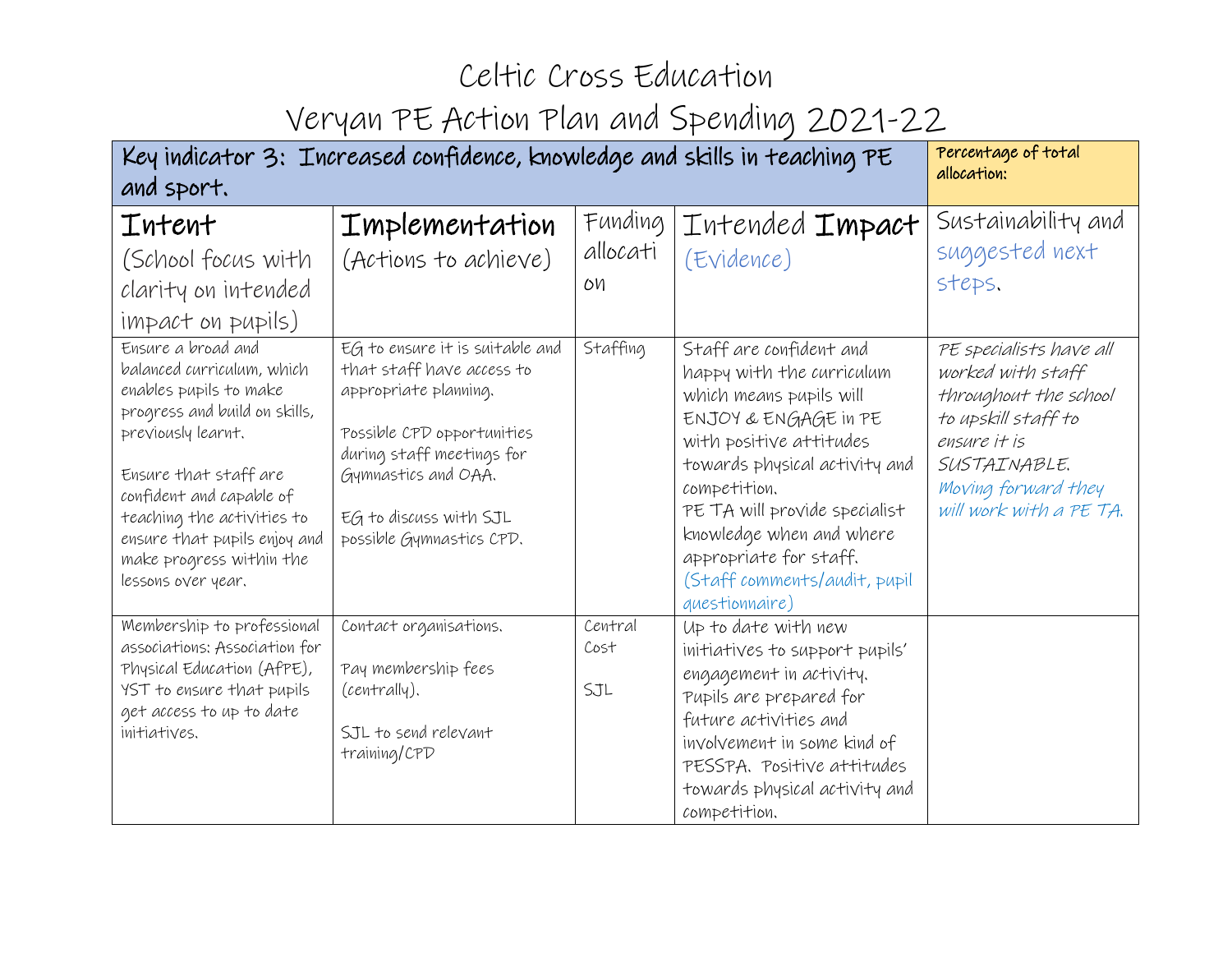## Celtic Cross Education Veryan PE Action Plan and Spending 2021-22

| Ensure that staff are<br>confident and capable of<br>teaching the activities to<br>ensure that pupils enjoy and<br>make progress within the<br>lessons over year. | Staff skills audit to assess any<br>perceived weak areas.<br>SJL to send EG example to<br>use.<br>Look at support for those<br>weaker areas through CPD<br>sessions.                  | Staffing<br>Training<br>costs<br>£500 | For pupils to develop their<br>confidence and participate in<br>a range of sports that enable<br>them to feel success.<br>Pupil conferencing.                                                                    | Curriculum is<br>established and<br>therefore resources are<br>available. Staff are<br>familiar with activities.<br>Do we need to amend<br>any activities? |
|-------------------------------------------------------------------------------------------------------------------------------------------------------------------|---------------------------------------------------------------------------------------------------------------------------------------------------------------------------------------|---------------------------------------|------------------------------------------------------------------------------------------------------------------------------------------------------------------------------------------------------------------|------------------------------------------------------------------------------------------------------------------------------------------------------------|
| Implement a permanent<br>Orienteering course which<br>can be used for Cross-<br>Curricular activities.                                                            | SJL to email company (CC' EG<br>into the email).<br>EG to discuss with CJ about<br>this happening and look into it<br>for the school.<br>Book a date and a training<br>day/afternoon. | Staffing<br>£1800                     | Increase in physical activity<br>across the school and within<br>other activities.<br>Decrease in staff workload<br>and an increase in enjoyment<br>levels for staff and pupils.<br>Inspire pupils to move more. | Permanent Course with<br>resources which are<br>sustainable.<br>Competitions between<br>schools.                                                           |
| to all pupils.                                                                                                                                                    |                                                                                                                                                                                       |                                       | Indicator 4: Broader experience of a range of sports and activities offered                                                                                                                                      | Percentage of total<br>allocation:                                                                                                                         |
| Intent<br>(School focus with<br>clarity on intended<br>impact on pupils)                                                                                          | Implementation<br>(Actions to achieve)                                                                                                                                                | Funding<br>allocati<br>OИ             | Intended <b>Impact</b><br>(Evidence)                                                                                                                                                                             | Sustainability and<br>suggested next<br>steps.                                                                                                             |
| Staff will continue to<br>develop a broad & inclusive<br>curriculum to ensure that<br>all pupils are engaged.                                                     | PE curriculum to be developed.<br>Distributed to all staff.<br>Posted onto websites.<br>Look into Activity Days for<br>targeted pupils to engage in                                   | Staffing<br>£1000                     | Participation in a range of<br>sports.<br>Enjoyment and engagement.<br>Pupils comments/photos.                                                                                                                   | Curriculum is<br>established and<br>therefore resources are<br>available. Staff are<br>familiar with activities.                                           |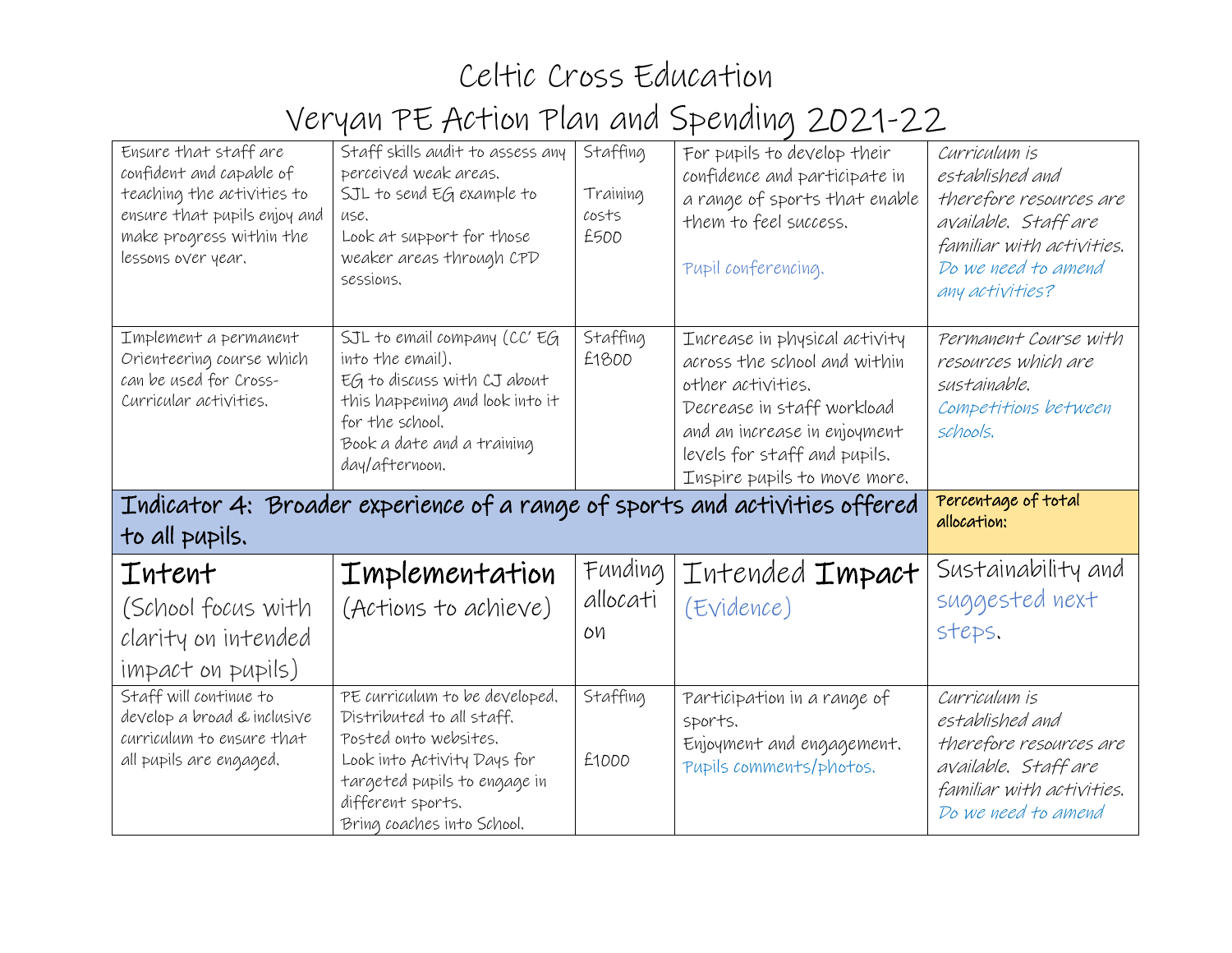|                                                                                                                                                           | Didi Rugby<br>Cornish Pirates                                                                                                                                         |                  |                                                                                                                                                                                                                                                                  | any activities?                                                                                                                               |
|-----------------------------------------------------------------------------------------------------------------------------------------------------------|-----------------------------------------------------------------------------------------------------------------------------------------------------------------------|------------------|------------------------------------------------------------------------------------------------------------------------------------------------------------------------------------------------------------------------------------------------------------------|-----------------------------------------------------------------------------------------------------------------------------------------------|
| Introduce the Wild Tribe<br>Achievement Award<br>Scheme to develop pupil's<br>confidence, learn new life<br>skills, appreciate nature<br>and get active.  | SJL to send DS the details.<br>Get accreditation and medals<br>(Achievement Award Scheme.<br>Implement into school through<br>assembly/communication with<br>parents. | £250<br>medals   | For pupils to develop their<br>confidence, learn new life<br>skills, appreciate nature and<br>get active.<br>Allows pupils to feel like they<br>have 'accomplished'<br>something. Pupil<br>comments/photos. Data of<br>those involved & activities<br>completed? | Staff have had the wild<br>Tribe training and can<br>continue to run with<br>this each year.<br>Could we run this<br>independently if needed? |
| Run extra-curricular clubs<br>for ALL pupils to access.<br>Pupils have access to<br>physically active clubs to<br>help them develop a range<br>of skills. | Organise staff for clubs.<br>Ensure there are some that<br>promote activity.<br>Contact outside agencies if<br>needed to support.                                     | Staffing<br>£300 | Pupils are more physically<br>active and understand the<br>benefits of activity.<br>Improvement in their well-<br>being.                                                                                                                                         | This can continue with<br>current staffing.                                                                                                   |
| Provide pupils with a range<br>of activities to take part in<br>linked to our natural<br>environment,                                                     | Book and organize:<br>Beach Schools<br>Wild Tribe Award<br>Sailing<br>Bikeability<br>Trash free trails                                                                | £1000            | High engagement and<br>enjoyment of pupils<br>Inspire pupils<br>Pupil comments/photos. Data<br>of those involved & activities<br>completed?                                                                                                                      | Some are fairly<br>embedded within the<br>school. This can<br>continue with current<br>staffing.                                              |
|                                                                                                                                                           | Key Indicator 5: Increased participation in competitive sport                                                                                                         |                  |                                                                                                                                                                                                                                                                  | Percentage of total<br>allocation:                                                                                                            |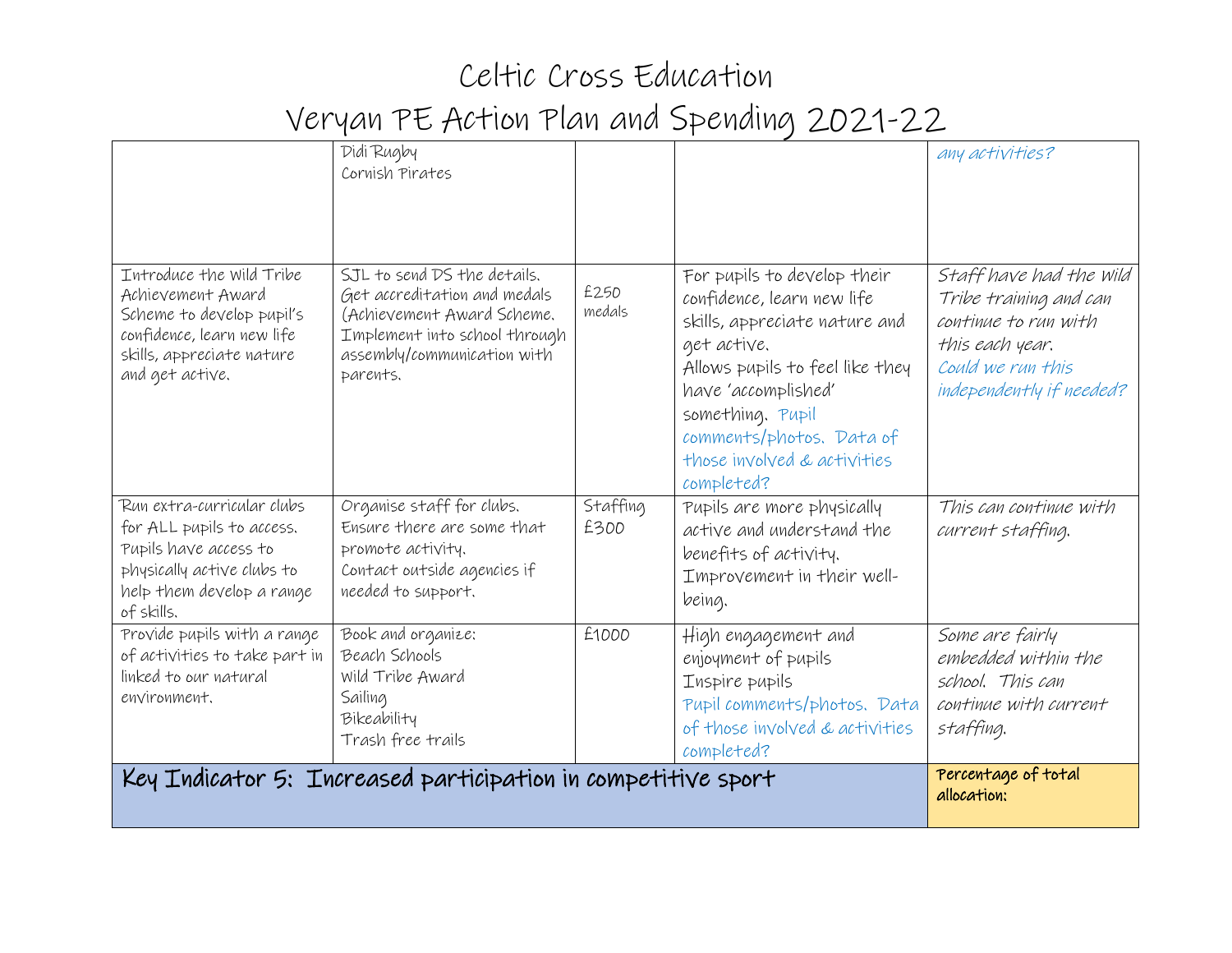| <b>Intent</b><br>(School focus with<br>clarity on intended<br>impact on pupils)                                                                                                                                                                         | <b>Implementation</b><br>(Actions to achieve)                                                                                                                                                                                                               | Funding<br>allocati<br>OM | Intended <b>Impact</b><br>(Evidence)                                                      | Sustainability and<br>suggested next<br>steps.                                                                                               |
|---------------------------------------------------------------------------------------------------------------------------------------------------------------------------------------------------------------------------------------------------------|-------------------------------------------------------------------------------------------------------------------------------------------------------------------------------------------------------------------------------------------------------------|---------------------------|-------------------------------------------------------------------------------------------|----------------------------------------------------------------------------------------------------------------------------------------------|
| All pupils will experience<br>competition during PE<br>lessons either against<br>themselves or peers.<br>Understand and<br>acknowledge the feelings<br>associated with<br>winning/losing and<br>sportsmanship.<br>Interhouse festivals with<br>schools. | EG/RW to work with staff to<br>encourage Level 1 competitions<br>during curriculum time (E.G<br>3V3, or 3V1).<br>$EG$ to send email reminders to<br>KS2 staff regarding<br>competitions. EG staff<br>member from each phase to<br>collate evidence of this. | Staffing                  | That all pupils will experience<br>competition whilst at school.                          | Through team teaching<br>& new SOW/lesson plans<br>this is often written in<br>as an expectation at<br>the end of a unit $-$<br>SUSTAINABLE. |
| Take part in events where<br>possible-Roseland. The<br>intent is to reintroduce<br>pupils back to competition<br>outside of their normal<br>school.                                                                                                     | SJL to look at suitable events<br>for pupils through secondary<br>partnerships.<br>Organise events if needed.                                                                                                                                               | SJL<br>PE TA              | Pupils experience a range of<br>competition away from their<br>normal school environment. |                                                                                                                                              |

| Key achievements to date/competitions:                          | Areas for further development and baseline evidence of need:      |
|-----------------------------------------------------------------|-------------------------------------------------------------------|
| All classes engage in wild Tribe on a regular basis.            | CPD for teaching Gymnastics                                       |
| All classes are accessing class dojo and other resources for    | Involvement in more team sports in KS2- need to sort out the      |
| movement breaks.                                                | transport issue as this is a huge barrier to us getting a team to |
| $\mid$ Interhouse KS1 Festival was a huge hit with the children | any away games.                                                   |